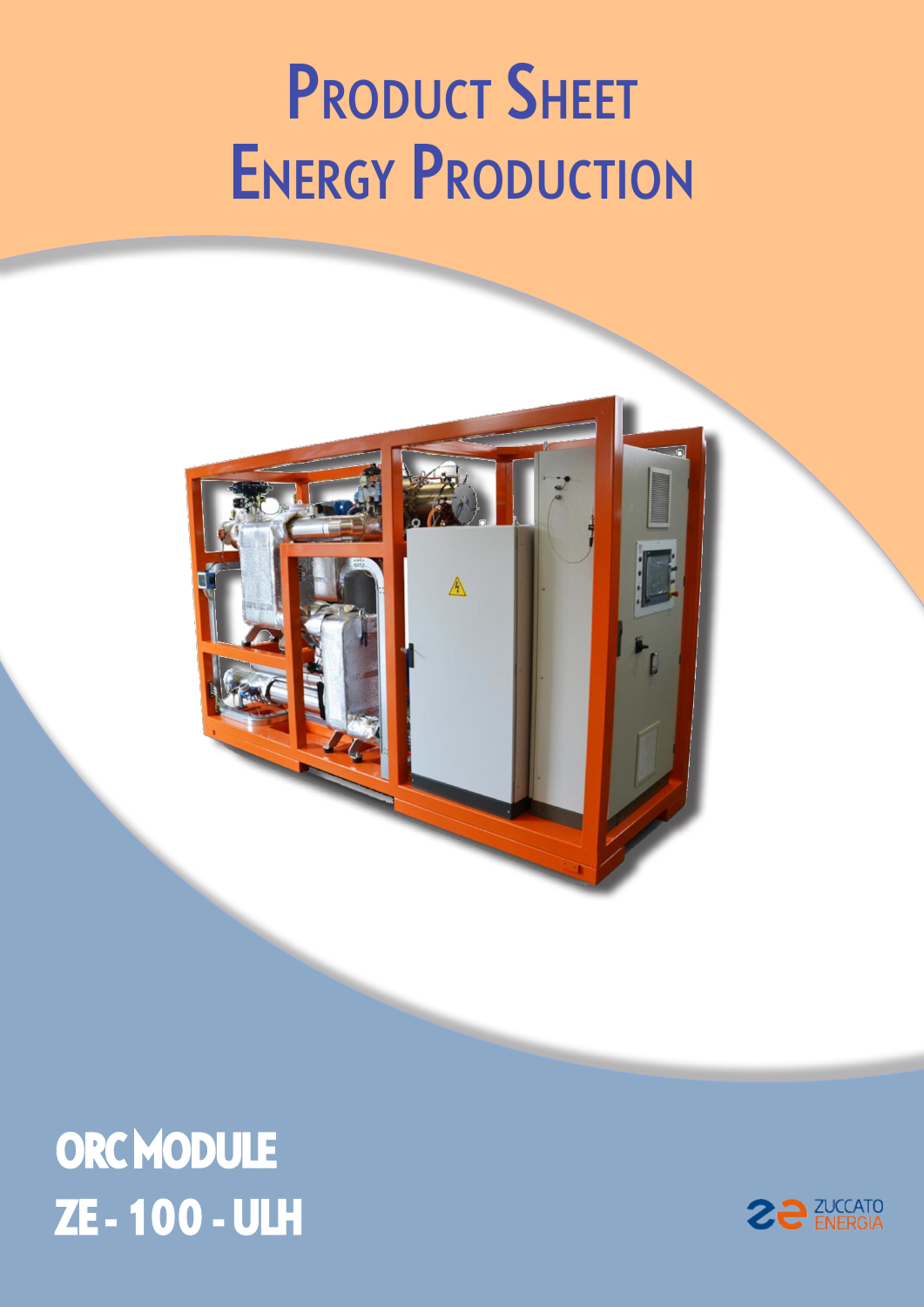#### PLANT TECHNOLOGY

The structure of the proposed plant is based on the so-called low-temperature organic Rankine cycle (LT-ORC), and may be summed up by the diagram in Figure 1.

A heat source [1] generates heat, which is conveyed through a **vector fluid** circulating into a closed loop to one or more primary heat exchangers, usually a **preheater** and an evaporator [2], where said heat is transferred from the vector fluid to the working fluid.

The working fluid - a low-boiling, biodegradable, non toxic liquid when at room temperature - boils in the evaporator at a temperature far lower than that of water, becoming a high-pressure dry gas which spins through its expansion the impeller of a specifically designed and sized turbine [3]. The high-speed rotation (12.000÷18.000 Rpm) of the turbine shaft spins the rotor of a generator which is directly connected to it, thus producing **electric power [4]** which, after being synchronized in frequency, phase and voltage by a **power converter**, may be injected into the national power grid or self-consumed, according to local needs and policies.

Downstream the turbine, the working fluid - still in gas phase - is conveyed to another heat exchanger, called a **condenser [5]** where it is cooled, releasing its excess heat and condensing back into a liquid which is collected in a condensation tank, ready to be sent back to the primary heat exchanger by a recirculation pump, thus closing the loop.

Excess heat released in the condenser is a low-temperature thermal energy source itself, which may be used for other purposes such as preheating or dessiccating biomass fuel (thus increasing its heating value), building heating, hot water production and so on.

In case that is not possible, residual heat may be dissipated by using an external cooling system [6] such as an evaporative cooling tower or a dry cooler.



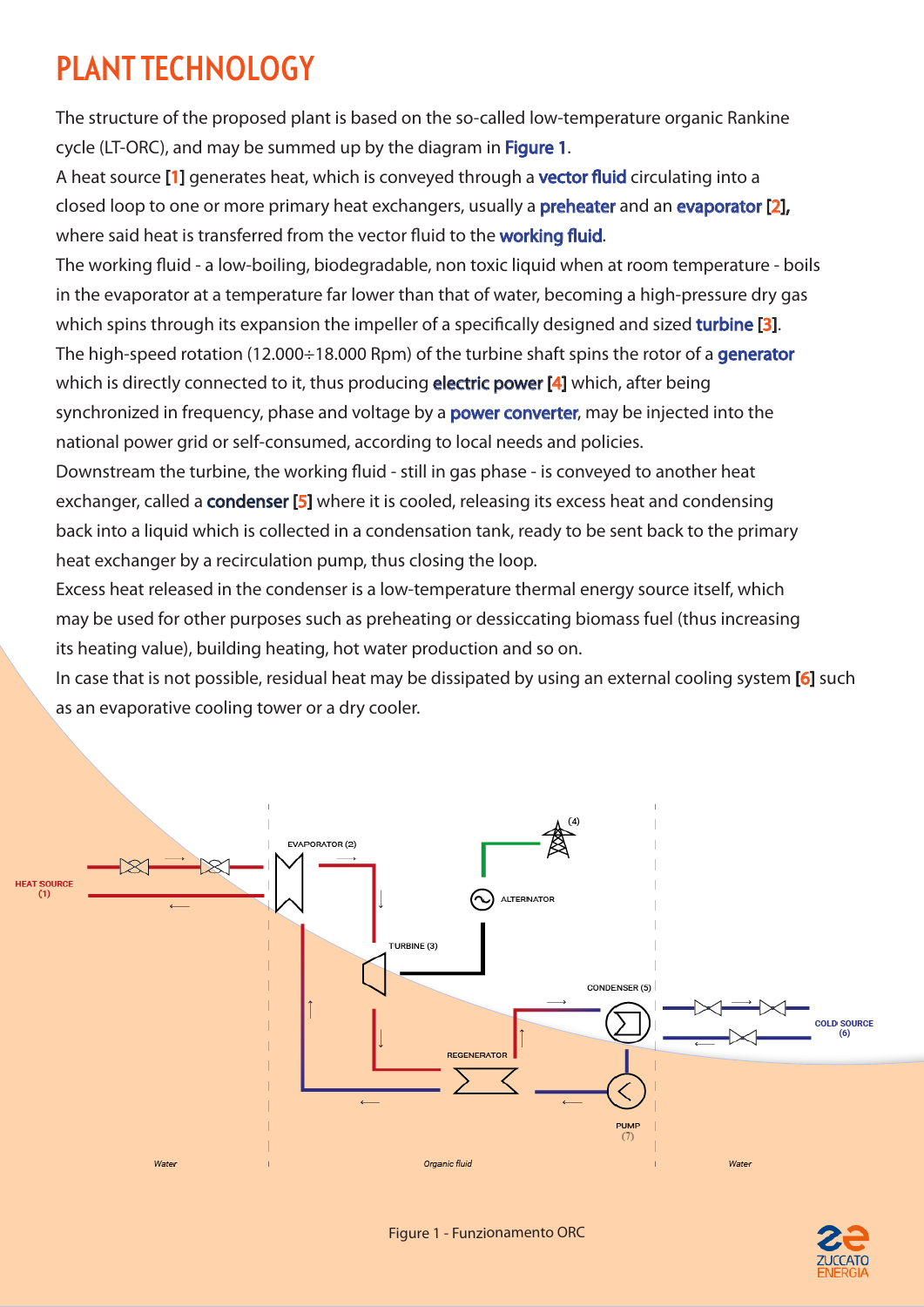#### INNOVATION

Independently designed and manufactured using the most advanced technologies in finite elements and fluid-dynamics analysis (CFD/CFX), the ZE turbogenerators are designed from scratch to operate in a low-temperature organic Rankine cycle which uses a special working fluid that offers better performances and several advances over traditional steam turbines:

• Low operational temperature which allow our systems to tap even low-grade heat sources;

• High condensation temperature which may allow the use of simple air-cooled condensers;

• Totally dry working fluid, which means no turbine blade erosion, giving the system high reliability and reduced maintenance costs as well as fewer controls;

• Lower operational pressures (20 bar max), which mean safer operation, less bureaucratic prodlems and reduced plant costs;

• No atmospheric emissions (closed circuit operation);

From an environmental standpoint, ZE systems are reproachless:

• They recover of wasted resources such as waste heat and byproducts or help tapping renewable sources such as solar and geothermal heat;

• They use plain tap water for thermal energy transfer instead of environmentallydangerous diathermal oil;

• Their working fluid is ozone-friendly, non-toxic, non flammable in liquid form, and 100% biodegradable;

 • They are made of recyclable, environmental friendly materials, use a minimum of plastic parts and employ no toxic substances in theri construction.

The ZE turbogenerators have been custom designed from scratch for the purpose of being installed in small plants (<1MWe). So, several engineering solutions have been incorporated in their design to enhance their performance:

• Direct turbine-to-alternator coupling, to eliminate the attrition losses inherent in gearboxes;

• Use of ceramic bearings to prolong operational life and allow very high-rpm operation;

• Custom-designed and sized turbines and power converters for every plant size to obtain optimal mechanical-to electric energy conversion and performance in energy grid output. Our innovative technology has already been widely field-tested with success in dozens of plants throughout Europe, Asia, Africa and America, from biomass and biogas fueled plants in Italy to solar-assisted plants in Africa, from large farms in the USA to Korean power stations.. All systems by Zuccato Energia are equipped with telecontrol and telediagnostic systems that allow constant monitoring and real-time intervention in case of malfunction through the 3G / GPRS / EDGE cellphone network and any Web-savvy device (PC or tablet).

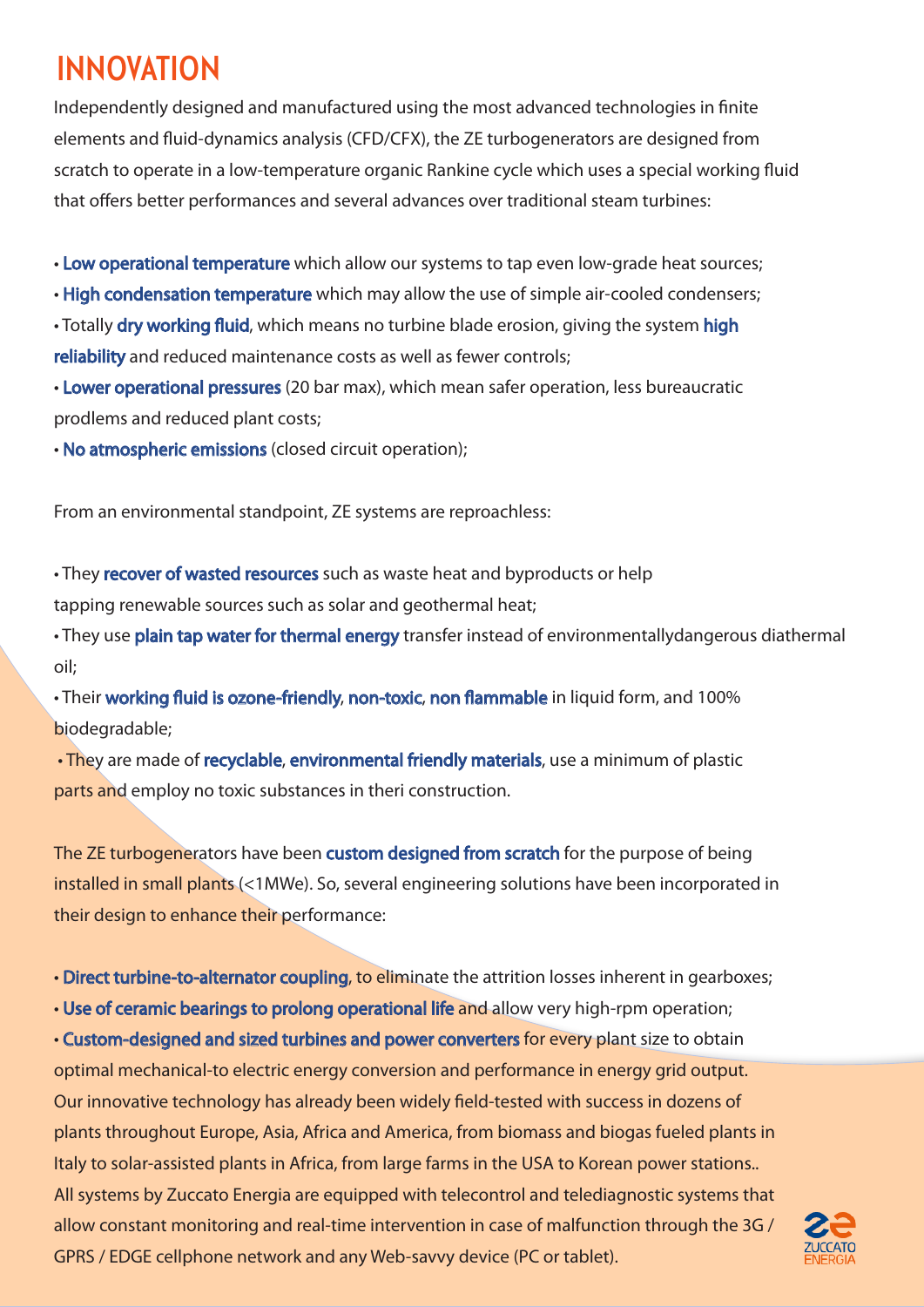#### CIRCUIT COMPONENTS



### PROCESS DATA

| <b>WORKING FLUID</b>       |                                                                   |
|----------------------------|-------------------------------------------------------------------|
| Type                       | Mixture of environment-friendly, non-toxic,<br>non-flammable HFCs |
| <b>Working Temperature</b> | $60-165^{\circ}$ C                                                |
| Condensation Temperature   | $\sim$ 33°C                                                       |
| <b>Working Pressure</b>    | max. 20 bar                                                       |

#### HEAT EXCHANGER

| <b>Type</b>             | <b>Brazed plate</b>                               |
|-------------------------|---------------------------------------------------|
| <b>Max Pression</b>     | 30 bar (Nominal) / 39 bar (Test) /225 bar (Burst) |
| <b>Materials</b>        | AISI316 S/Steel & 99,9% coppe                     |
| Max Working Temperature | $195^{\circ}$ C                                   |